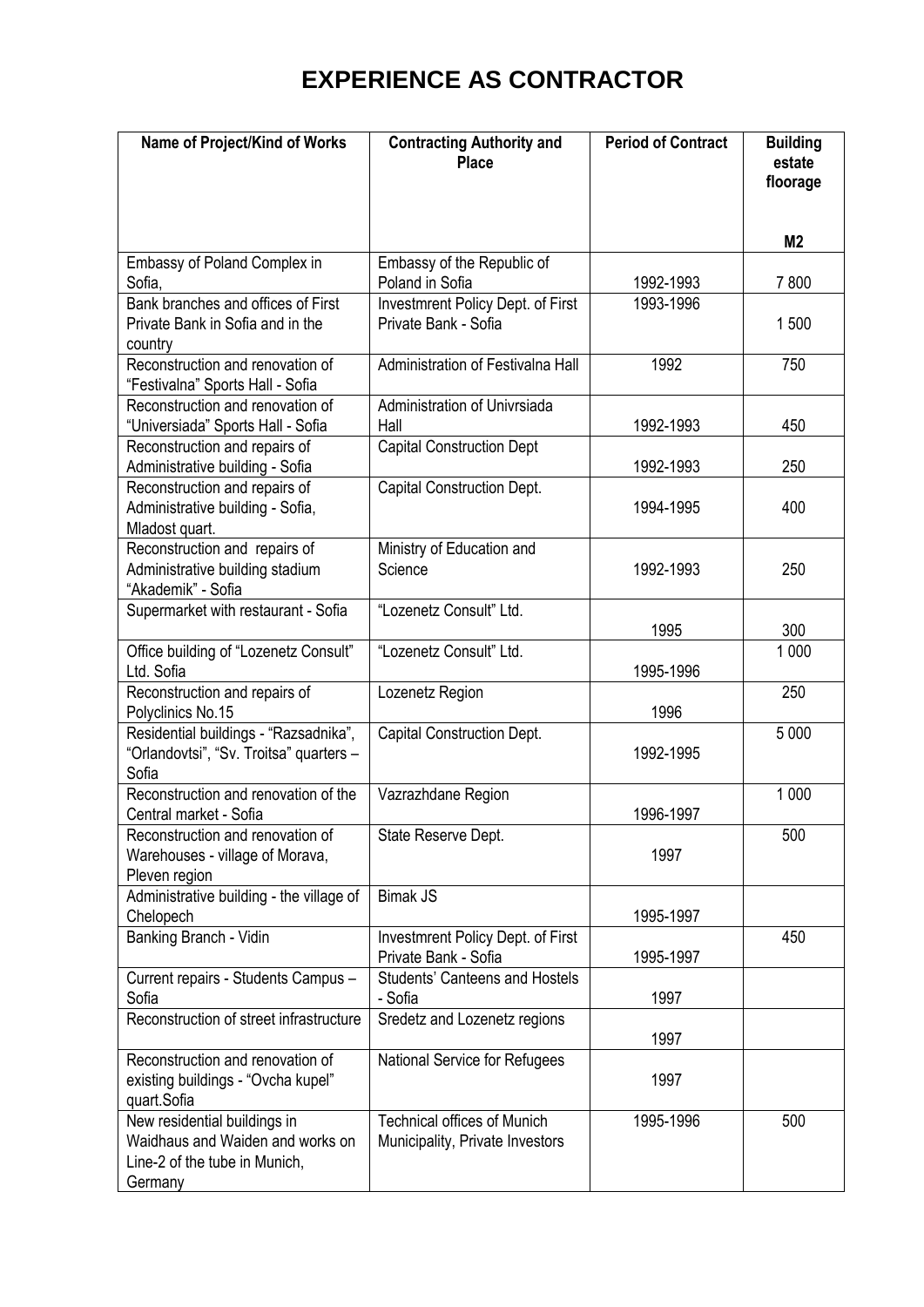| Residential buildings in south regions                       | "Lozenetz Consult" Ltd.                                |           |         |
|--------------------------------------------------------------|--------------------------------------------------------|-----------|---------|
| in Sofia<br>Livestock Market - Sevlievo                      |                                                        | 1996-2000 |         |
|                                                              | Phare Program                                          | 1997-1998 | 1000    |
| Reconstruction of the first floor of the                     | Sofia headoffice of hygiene and                        | 1998-1999 |         |
| Headoffice building at 20, Vrania St.                        | epidemiology                                           |           |         |
| for laboratory purposes                                      |                                                        |           |         |
| Reconstruction and renovation of the                         | Vazrazhdane Region                                     | 1998-1999 |         |
| Central market second stage-Sofia                            |                                                        |           | 1 0 0 0 |
| Residential building                                         | National Assembly                                      |           |         |
| Smarch St., Krasno Selo quart.                               | Administration                                         | 1996-1999 | 7 500   |
|                                                              |                                                        |           |         |
| Repair works of a VIP hall of a                              | Administration of the President                        |           |         |
| building of President of Republic of                         | of Republic of Bulgaria                                | 1999      |         |
| <b>Bulgaria</b><br>Residential building                      | "Lozenetz Consult" Ltd.                                | 1997-1999 | 3 3 3 3 |
| At 13 Kiustendil Blvd.                                       |                                                        |           |         |
| Laboratory Complex of the Central                            | National Service for Plant                             | 1998-1999 |         |
| Laboratory for Control of Pesticides,                        | Protection, Quarantine and Agro                        |           |         |
| heavy metals and fertilizers - 120                           | chemistry at the Ministry of                           |           |         |
| Gornobanski Blvd. - Sofia".                                  | <b>Agriculture and Forestry</b>                        |           |         |
|                                                              |                                                        |           |         |
| Reconstruction and renovation of the                         | Markets Vazrazhdane PLC                                | 1999-2000 |         |
| Central market sector D1- Sofia                              |                                                        |           |         |
| Residential building<br>at 8-12 Haidushka Gora St.           | "Lozenetz Consult" Ltd.                                | 1998-2000 | 7 0 0 0 |
|                                                              |                                                        |           |         |
| Residential building on 17,                                  | "Lozenetz Consult" Ltd.                                | 1997-2000 | 800     |
| Haidushka Gora St.                                           |                                                        |           |         |
| Construction works of DSK Bank                               | <b>Bank DSK</b>                                        | 1998-2000 |         |
| PLC - Drianovo                                               |                                                        |           |         |
| Residential building                                         | "Lozenetz Consult" Ltd.                                | 1995-1997 | 7250    |
| at 1-7 Chepino str                                           |                                                        |           |         |
| Reconstruction and renovation of<br>premises for "Center for | Ministry of Transport and<br>Communications, Executive | 2001      |         |
| propagandize information                                     | agency "National                                       |           |         |
| community"                                                   | communication system"                                  |           |         |
| Reconstruction and Renovation of                             | Sofia Municipality Sofinvest                           | 1998-2001 | 5 0 6 0 |
| City Hospital No.4 - Sofia, Expansion                        | Municipal Co.                                          |           |         |
| of City Hospital No.4 - Sofia                                |                                                        |           |         |
| Residential building                                         | "Lozenetz Consult" Ltd.                                | 1998-2001 | 6700    |
| at Totleben Blvd.                                            |                                                        |           |         |
| Reconstruction and Renovation of                             | Regional Initiatives Found                             | 2002      |         |
| City Hospital in Razlog                                      | "Lozenetz Consult" Ltd.                                | 1998-2001 | 3500    |
| Residential building<br>at Vorino St., Sofia                 |                                                        |           |         |
| Reconstruction of Goethe - Institute -                       | Ministry of Culture                                    | 2002      | 1 200   |
| Sofia, 1 Budapest str                                        |                                                        |           |         |
| Residential building                                         | "Lozenetz Consult" JS Co                               | 1999-2002 | 2100    |
| at Ofrid str., Plovdiv                                       |                                                        |           |         |
| Reconstruction of the buildings of the                       | <b>Bulgarian Academy of Sciences</b>                   | 2008-2009 |         |
| <b>Bulgarian Academy of Sciences</b>                         |                                                        |           |         |
|                                                              |                                                        |           |         |
| Village for old aged people -                                | Regional Initiatives Found at the                      | 2003      | 550     |
| Glavinitza v., Pazadjik Municipality                         | Ministry of Labor and Social                           |           |         |
|                                                              | Policy                                                 |           |         |
|                                                              |                                                        |           |         |